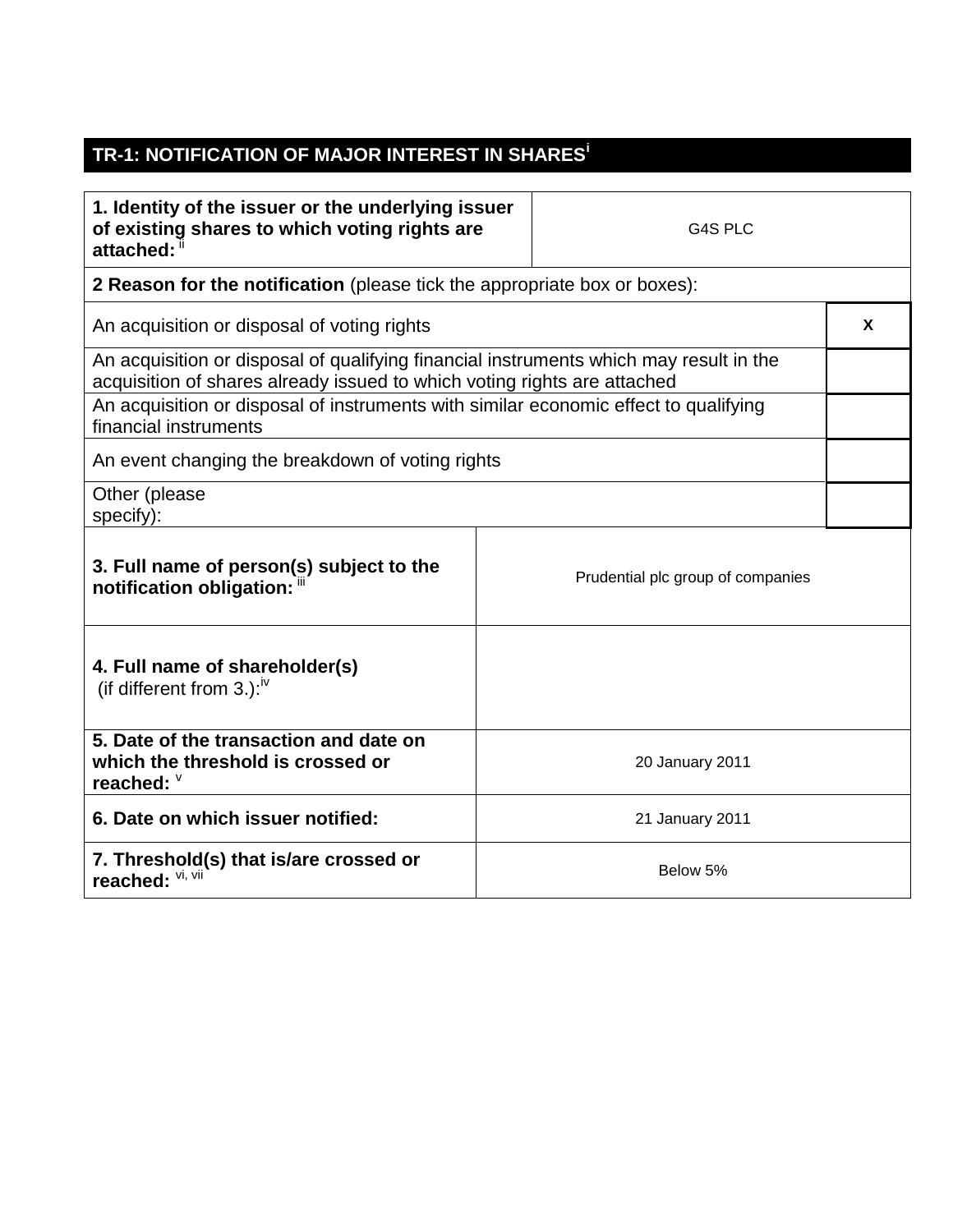| 8. Notified details:                                                                     |                                            |                                                      |                                   |                      |                                 |               |                 |
|------------------------------------------------------------------------------------------|--------------------------------------------|------------------------------------------------------|-----------------------------------|----------------------|---------------------------------|---------------|-----------------|
| A: Voting rights attached to shares Vili, ix                                             |                                            |                                                      |                                   |                      |                                 |               |                 |
| Class/type of<br><b>Situation previous</b><br>to the triggering<br>shares<br>transaction |                                            | Resulting situation after the triggering transaction |                                   |                      |                                 |               |                 |
| if possible using<br>the ISIN CODE                                                       | <b>Number</b><br><b>Number</b><br>οf<br>οf | <b>Number</b><br>of shares                           | <b>Number of voting</b><br>rights |                      | % of voting rights <sup>x</sup> |               |                 |
|                                                                                          | <b>Shares</b>                              | Voting<br><b>Rights</b>                              | <b>Direct</b>                     | Direct <sup>xi</sup> | <b>Indirect</b><br>xii          | <b>Direct</b> | <b>Indirect</b> |
| GB00B01FLG62                                                                             | 70,541,765                                 | 70,541,765                                           | Below 5%                          | Below 5%             |                                 | Below 5%      |                 |
|                                                                                          |                                            |                                                      |                                   |                      |                                 |               |                 |

| <b>B: Qualifying Financial Instruments</b>           |                                               |                                           |                                                                                                    |                       |  |
|------------------------------------------------------|-----------------------------------------------|-------------------------------------------|----------------------------------------------------------------------------------------------------|-----------------------|--|
| Resulting situation after the triggering transaction |                                               |                                           |                                                                                                    |                       |  |
| <b>Type of financial</b><br>instrument               | <b>Expiration</b><br>$date^{\overline{x}iii}$ | Exercise/<br><b>Conversion Period Xiv</b> | Number of voting<br>rights that may be<br>acquired if the<br>instrument is<br>exercised/converted. | % of voting<br>rights |  |
|                                                      |                                               |                                           |                                                                                                    |                       |  |

| C: Financial Instruments with similar economic effect to Qualifying Financial Instruments<br>XV, XVI |                          |                                              |                                                           |                                                        |                                         |              |
|------------------------------------------------------------------------------------------------------|--------------------------|----------------------------------------------|-----------------------------------------------------------|--------------------------------------------------------|-----------------------------------------|--------------|
| Resulting situation after the triggering transaction                                                 |                          |                                              |                                                           |                                                        |                                         |              |
| <b>Type of financial</b><br>instrument                                                               | <b>Exercise</b><br>price | <b>Expiration</b><br>date $x$ <sub>vii</sub> | Exercise/<br><b>Conversion</b><br>period <sup>xviii</sup> | <b>Number of voting rights</b><br>instrument refers to | % of voting rights $XIX$ ,<br><b>XX</b> |              |
|                                                                                                      |                          |                                              |                                                           |                                                        | <b>Nominal</b>                          | <b>Delta</b> |
|                                                                                                      |                          |                                              |                                                           |                                                        |                                         |              |

| Total (A+B+C)                  |                             |
|--------------------------------|-----------------------------|
| <b>Number of voting rights</b> | Percentage of voting rights |
| Below 5%                       | Below 5%                    |